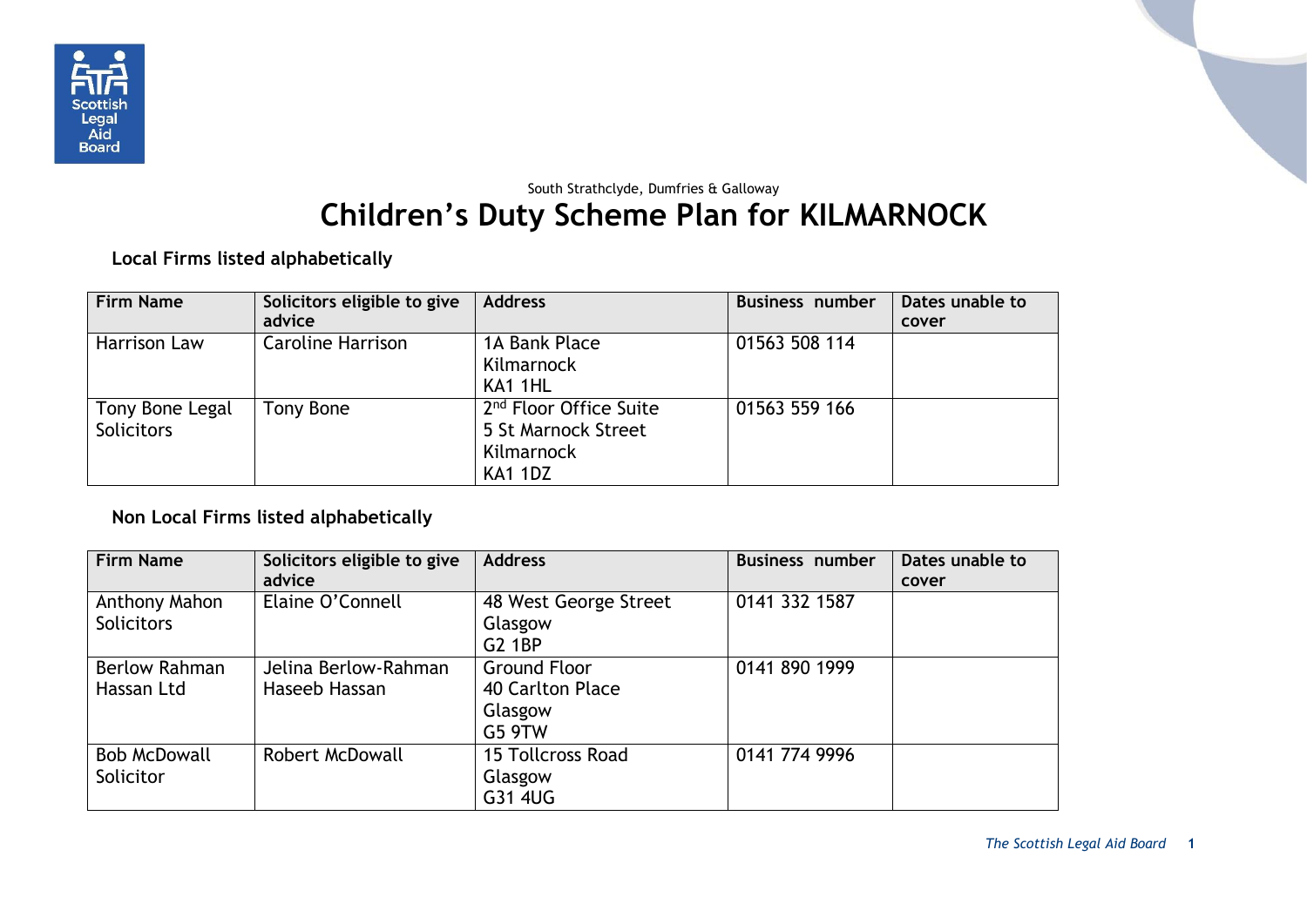| <b>Firm Name</b>      | Solicitors eligible to give | <b>Address</b>       | <b>Business number</b> | Dates unable to |
|-----------------------|-----------------------------|----------------------|------------------------|-----------------|
|                       | advice                      |                      |                        | cover           |
| Corrigan Law          | Sinead Corrigan             | 489 Dumbarton Road   | 07763 704 253          |                 |
|                       |                             | Glasgow              |                        |                 |
|                       |                             | G11 6SL              |                        |                 |
| David Kinloch &       | Gayle Middleton             | 149 High Street      | 0141 336 3000          |                 |
| Co                    | David Kinloch               | Glasgow              |                        |                 |
|                       |                             | <b>G1 1PY</b>        |                        |                 |
| Fleming & Reid        | Michael Gallen              | 180 Hope Street      | 0141 331 1144          |                 |
| <b>Solicitors</b>     | <b>Brian Cooney</b>         | Glasgow              |                        |                 |
|                       |                             | <b>G2 2UE</b>        |                        |                 |
| lan C McCarthy        | lan McCarthy                | 905 Shettleston Road | 0141 763 1366          |                 |
| <b>Solicitors</b>     | Jacqueline White            | Glasgow              |                        |                 |
|                       |                             | <b>G32 7NU</b>       |                        |                 |
| <b>Jonathon Paul</b>  | Jonathon Paul               | 102 Main Street      | 01389 756785           |                 |
| <b>Solicitors</b>     |                             | Alexandria           |                        |                 |
|                       |                             | <b>G83 OPB</b>       |                        |                 |
| L Kerr Solicitors     | Lauren Kerr                 | 97-99 Glasgow Road   | 0739 374 6024          |                 |
|                       |                             | Dumbarton            |                        |                 |
|                       |                             |                      |                        |                 |
| Livingstone           | Paul Sturdy                 | 775 Shettleston Road | 0141 778 9657          |                 |
| <b>Brown</b>          | Nicola Watson               | Glasgow              |                        |                 |
|                       | <b>Gillian Russell</b>      |                      |                        |                 |
|                       | Amy Dobbin                  |                      |                        |                 |
| <b>LKW Solicitors</b> | Khalda Wali                 | 414 Cathcart Road    | 07944 562 909          |                 |
| Ltd                   | Zahra Bhatti                | Glasgow              |                        |                 |
|                       | Sofia Liaquat               | G42 7BZ              |                        |                 |
| McBride Kondol &      | Leon Kondol                 | 35 Glenmore Avenue   | 0141 647 6400          |                 |
| Co                    |                             |                      |                        |                 |
|                       |                             | Glasgow              |                        |                 |
|                       |                             | <b>G42 OEH</b>       |                        |                 |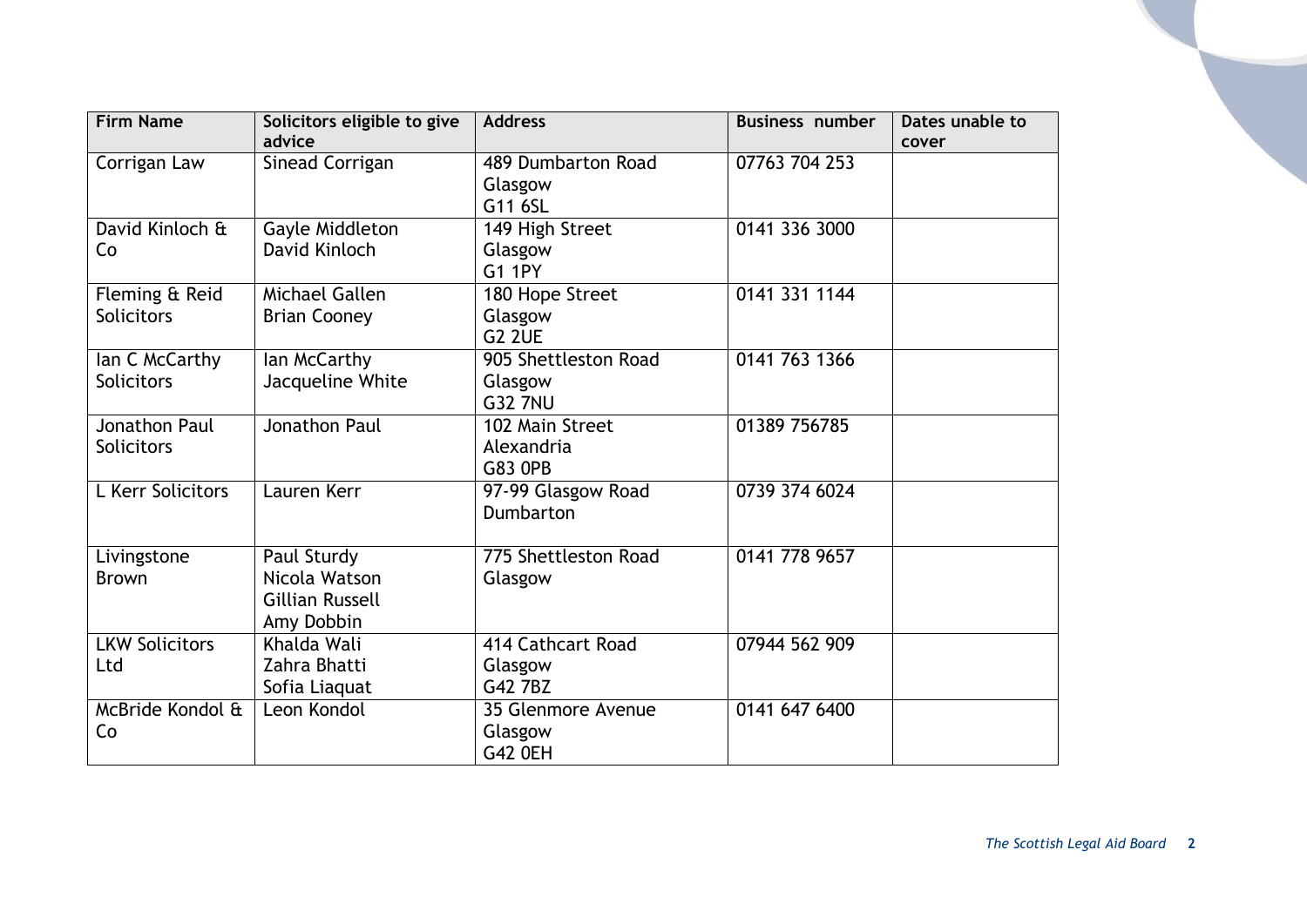| <b>Firm Name</b>       | Solicitors eligible to give  | <b>Address</b>             | <b>Business number</b> | Dates unable to |
|------------------------|------------------------------|----------------------------|------------------------|-----------------|
|                        | advice                       |                            |                        | cover           |
| <b>McClure Collins</b> | <b>Gerald McClure</b>        | 139 Allison Street         | 0141 423 7181          |                 |
|                        | Anne Bolger                  | Glasgow                    |                        |                 |
|                        | James Rhodes                 | G42 8RY                    |                        |                 |
| <b>McIntosh McCann</b> | Lorna McCann                 | 486 Dumbarton Road         | 0141 212 2222          |                 |
|                        |                              | Glasgow                    |                        |                 |
|                        |                              | G11 6SL                    |                        |                 |
| Moir & Sweeney         | lan Moir                     | <b>46 Carlton Place</b>    | 0141 429 2724          |                 |
|                        | Paul Sweeney                 | Glasgow                    |                        |                 |
|                        | Douglas McAllister           | <b>G5 9TW</b>              |                        |                 |
| Neil Kilcoyne &        | Neil Kilcoyne                | 345 Victoria Road          | 0141 433 2700          |                 |
| Co                     | Jennifer Harkin              | Glasgow                    |                        |                 |
|                        |                              | G42 7SA                    |                        |                 |
| Newford Law            | John McBride                 | 101 Eaglesham Road         | 0141 644 1792          |                 |
| Solicitors             |                              | Glasgow                    |                        |                 |
| Norman Lawson &        | Manish Upadhyay              | 3rd Floor                  | 0141 275 4844          |                 |
| Co                     |                              | <b>St Georges Building</b> |                        |                 |
|                        |                              | 5 St Vincent Place         |                        |                 |
|                        |                              | Glasgow                    |                        |                 |
|                        |                              | <b>G1 2DH</b>              |                        |                 |
| O'Donnell & Co         | Gerald O'Donnell             | 79 Kinfauns Drive          | 0141 944 1441          |                 |
|                        |                              | Glasgow                    |                        |                 |
|                        |                              | G15 7TG                    |                        |                 |
| <b>Ormistons Law</b>   | <b>Trevor Ormiston</b>       | Suite 5, Unit 3, Lomond    | 01592 774 441          |                 |
| <b>Practice Ltd</b>    | <b>Alison Laing</b>          | <b>Business Park</b>       |                        |                 |
|                        | <b>Sherylanne McGuinness</b> | Glenrothes                 |                        |                 |
|                        |                              | KY6 2PJ                    |                        |                 |
| <b>Renfrew Defence</b> | <b>Tony Callahan</b>         | 54 Hairst Street           | 0141 885 1212          |                 |
| Lawyers                | Michael McKeown              | Renfrew                    |                        |                 |
|                        | Kevin Brady                  | <b>PA4 8QY</b>             |                        |                 |
|                        | Lesley-Anne Mulholland       |                            |                        |                 |